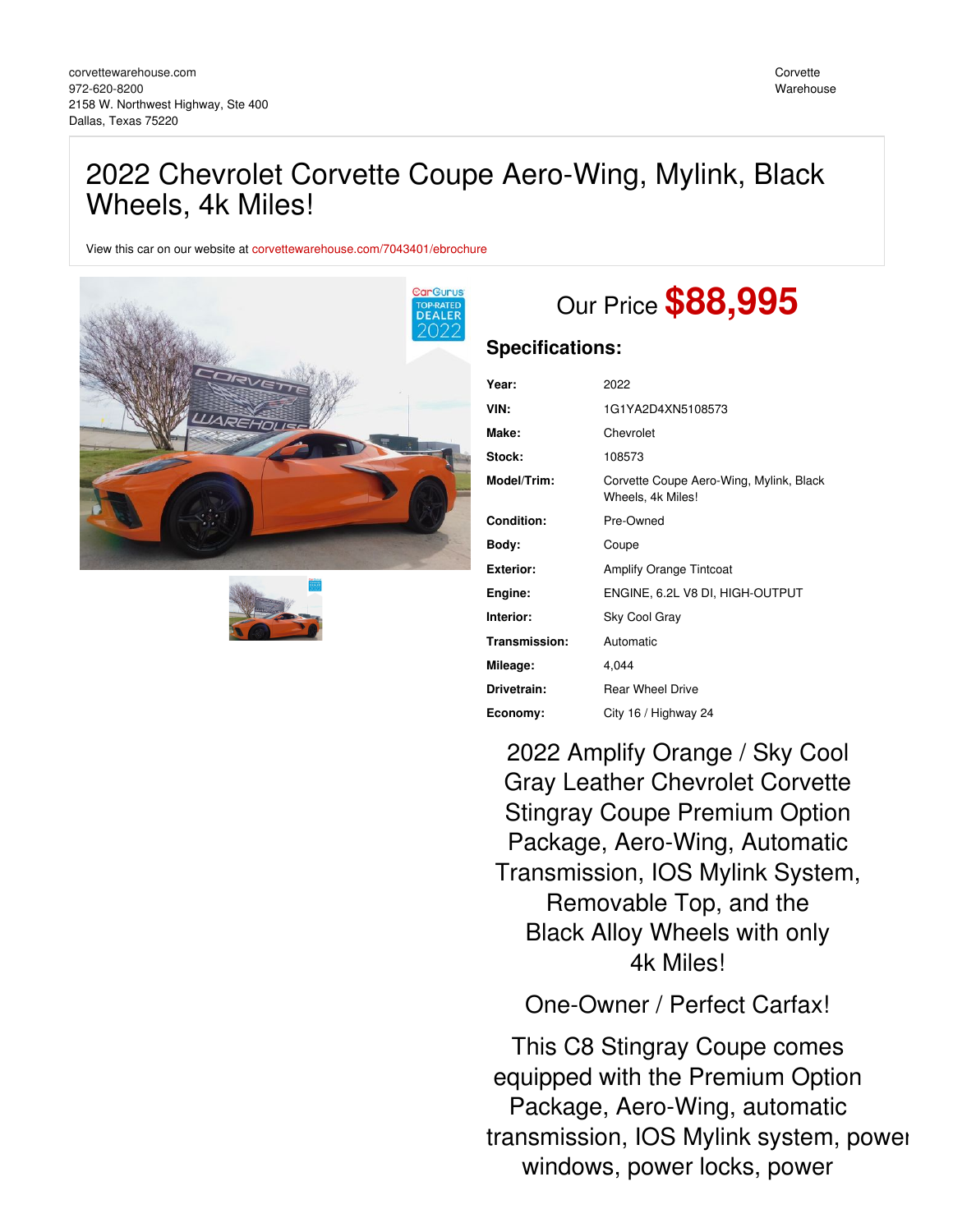mirrors, keyless entry, removable top, and the Black Alloy Wheels. It is a one-owner Corvette in excellent showroom condition and has been highly maintained. This 2022 Mid-Engine Stingray Coupe is brand new out of the wrapper!!

### FINANCING AVAILABLE / ALL TRADES WELCOME

[www.corvettewarehouse.com](http://www.corvettewarehouse.com)

CALL (972) 620-8200





2022 Chevrolet Corvette Coupe Aero-Wing, Mylink, Black Wheels, 4k Miles! Corvette Warehouse - 972-620-8200 - View this car on our website a[tcorvettewarehouse.com/7043401/ebrochure](https://corvettewarehouse.com/vehicle/7043401/2022-chevrolet-corvette-coupe-aero-wing-mylink-black-wheels-4k-miles-dallas-texas-75220/7043401/ebrochure)

## **Installed Options**

#### **Interior**

- Floor mats, carpeted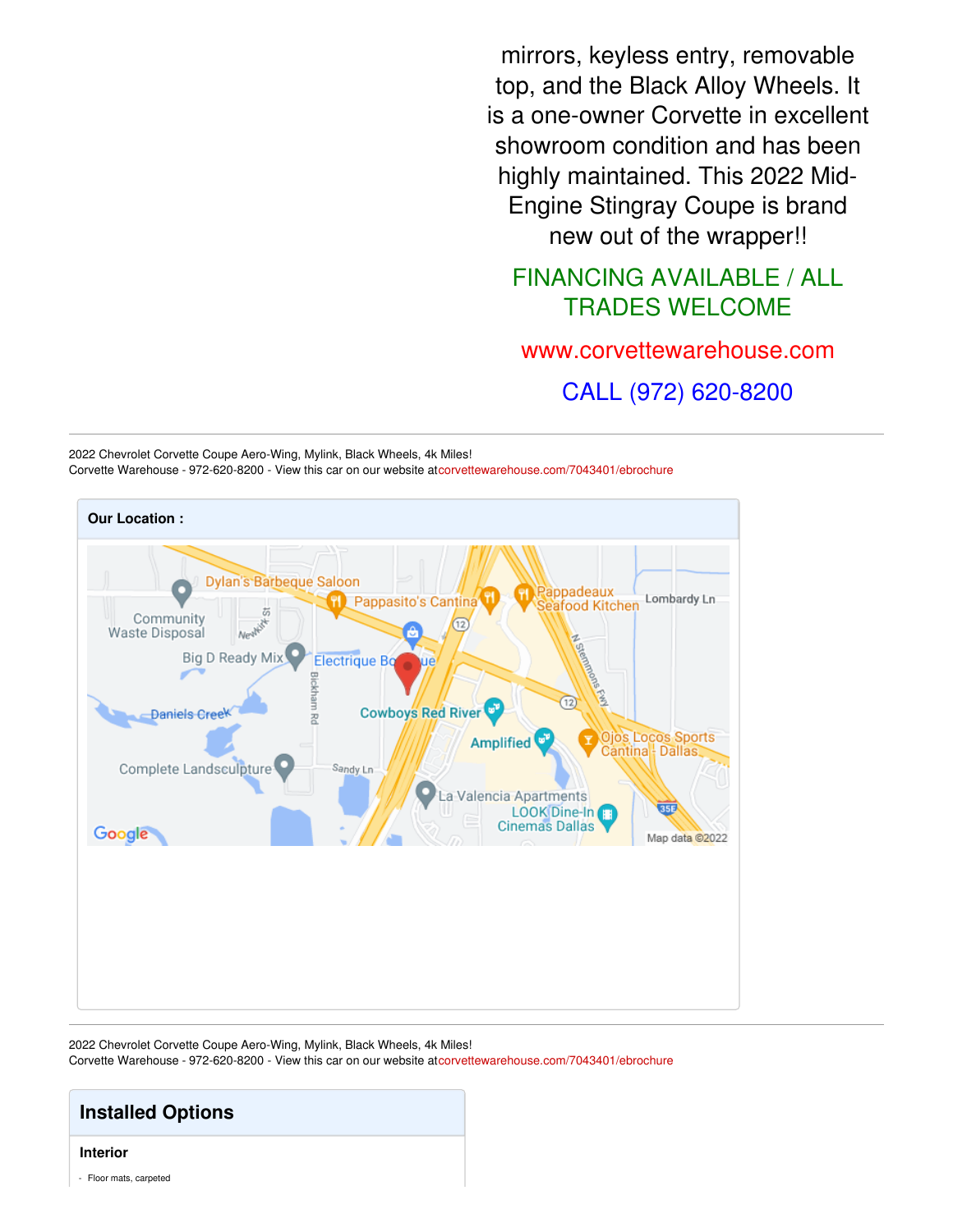- Gauge cluster, 12" diagonal color with driver information display with multiple selectable modes and gauge configurations
- Hatch release, push button open
- Keyless Open and Start includes 2 remote transmitters that enable automatic door unlock and open by touching door switch
- Lighting, interior, theater dimming- Mulan leather seating surfaces with perforated inserts
- Oil life monitoring system- Remote vehicle starter system
- Seat adjuster, driver 8-way power- Seat adjuster, passenger 8-way power
- Seat belt color, Black- Seats, GT1 bucket- Steering column, power tilt and telescopic
- Steering wheel controls, audio, voice recognition, cruise and Driver Information Center
- Steering wheel, leather-wrapped
- Theft-deterrent system, vehicle, push button start, immobilizer and audible visual alarm
- Vehicle health management provides advanced warning of vehicle issues
- Visors, driver and passenger illuminated vanity mirrors, covered
- Windows, power with driver and passenger Express-Down/Up
- Door locks, power programmable with lockout protection- Defogger, rear-window, electric
- Cruise control, electronic with set and resume speed
- Console, floor 2 covered cup holders, auxiliary power outlet, USB ports, auxiliary input jack and lockable storage
- Chevrolet Connected Access (Subject to terms. See onstar.com or dealer for details.)
- Air filtration system with pollen filter
- Air conditioning, dual-zone automatic climate control individual climate settings for driver and passenger, with outside temperature display

#### **Exterior**

- Wipers, front intermittent
- Wheels, 19" x 8.5" (48.3 cm x 21.6 cm) front and 20" x 11" (50.8 cm x 27.9 cm) rear 5-openspoke Bright Silver-painted aluminum
- Tires, 245/35ZR19 front and 305/30ZR20 rear, blackwall, all-season, performance
- Roof panel, body-color, removable
- Mirrors, outside heated, power-adjustable, manual-folding with turn signal indicators
- Headlamps, LED- Glass, Solar-Ray light-tinted
- Exterior accents, Carbon Flash, side vents and front/rear grille accents
- Carbon Flash Exterior Badge Package

#### **Safety**

- Floor mats, carpeted
- Gauge cluster, 12" diagonal color with driver information display with multiple selectable modes and gauge configurations
- Hatch release, push button open
- Keyless Open and Start includes 2 remote transmitters that enable automatic door unlock and open by touching door switch
- Lighting, interior, theater dimming- Mulan leather seating surfaces with perforated inserts
- Oil life monitoring system- Remote vehicle starter system
- Seat adjuster, driver 8-way power- Seat adjuster, passenger 8-way power
- Seat belt color, Black- Seats, GT1 bucket- Steering column, power tilt and telescopic
- Steering wheel controls, audio, voice recognition, cruise and Driver Information Center
- Steering wheel, leather-wrapped
- Theft-deterrent system, vehicle, push button start, immobilizer and audible visual alarm
- Vehicle health management provides advanced warning of vehicle issues
- Visors, driver and passenger illuminated vanity mirrors, covered
- Windows, power with driver and passenger Express-Down/Up
- Door locks, power programmable with lockout protection- Defogger, rear-window, electric
- Cruise control, electronic with set and resume speed
- Console, floor 2 covered cup holders, auxiliary power outlet, USB ports, auxiliary input jack and lockable storage
- Chevrolet Connected Access (Subject to terms. See onstar.com or dealer for details.) - Air filtration system with pollen filter
- 
- Air conditioning, dual-zone automatic climate control individual climate settings for driver and passenger, with outside temperature display

#### **Mechanical**

- Brakes, 4-wheel antilock, 4-wheel disc 12.6" (321 mm) front and 13.3" (339 mm) rear brake rotors
- Calipers, Black-painted- Differential, mechanical limited-slip
- Engine, 6.2L V8 DI, high-output Variable Valve Timing (VVT), Active Fuel Management (AFM) (490 hp [365.4 kW] @ 6450 rpm, 465 lb-ft of torque [627.8 N-m] @ 5150 rpm)
- Exhaust, aluminized stainless-steel with stainless-steel tips Frame, aluminum structure
- Rear wheel drive Steering, power, magnetic rack-and-pinion, variable assist
- Suspension, Corvette standard
- Transmission, 8-speed dual clutch, includes manual and auto modes